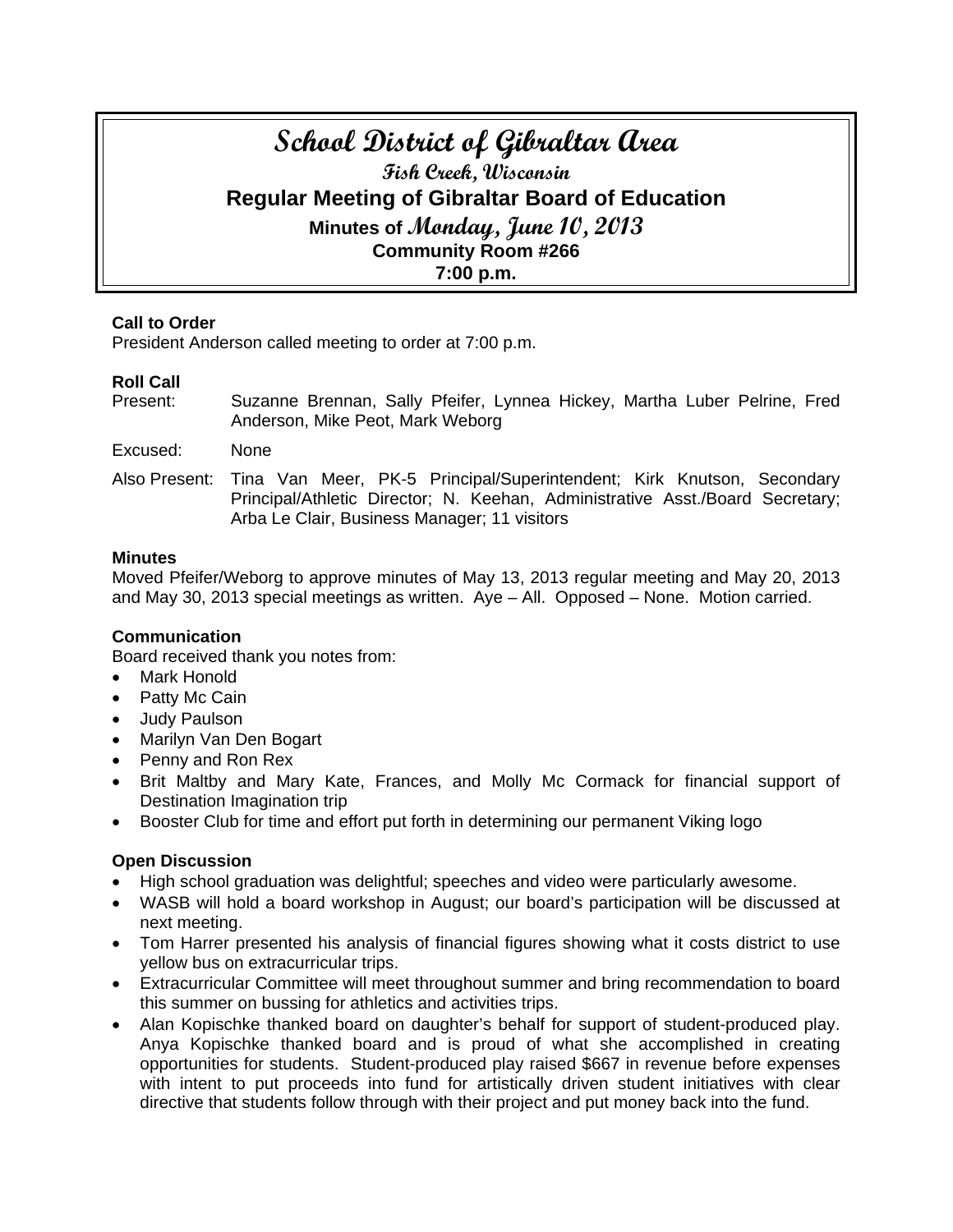# **Regular Meeting of Gibraltar Board of Education Minutes of June 10, 2013 Page 2**

**Administrative Reports** *were submitted electronically and were available in hard copy*.

*Knutson* Teachers and staff are working hard to close up year. Twenty-four students will participate in secondary summer school which begins June 17 and runs for 14 days. Students were identified through credit deficiency and math needs.

*Le Clair* will present 2013-14 preliminary budget July 8 and has made requests for bids for propane and bus fuel. American Appraisals will inventory all school property June 13.

*Van Meer* Twenty-nine students will participate in elementary summer school. Teachers have student lists for next year.Professional development is scheduled this summer for faculty and administration, including new mentor/mentee program.

# **District Technology Plan**

Roberta Champeau and Steve Minten presented Gibraltar's Combined Library Media and Technology Plan for July 1, 2013 – June 30, 2016. DPI now displays school technology plans as a live page hosted by Google.

Last plan focused on technology integration in the classroom. Vision is still the same, but major changes will be to band width and infrastructure. Next Generation Technology Assessment will be conducted with students and faculty. Plan includes estimated budget, data, policies, infrastructure, and curriculum. Mobile accessibility of our website is difficult in its present form and will be addressed.

Moved Luber Pelrine/Brennan to approve 2013-2016 District Technology Plan as presented. Aye – All. Opposed – None. Motion carried.

# **Payment of Bills**

Moved Pfeifer/Hickey to approve payment of bills totaling \$118,184.92 as presented. No discussion. Aye – All. Opposed – None. Motion carried.

#### **Elementary Reading & Math Coach**

Moved Weborg/Luber Pelrine to approve employment of Leslie Mc Carty as Elementary Reading & Math Coach for 2013-14. No discussion. Aye – All. Opposed – None. Motion carried.

#### **Elementary Spanish Teacher**

Moved Luber Pelrine/Weborg to approve employment of Shane Harvey as Elementary Spanish Teacher for 2013-14. Discussion: Harvey has family in this area. Fiancé will teach in Green Bay. Aye – All. Opposed – None. Motion carried.

#### **2014 WASB Delegate**

President Anderson appointed Suzanne Brennan as delegate and Martha Luber Pelrine as alternate to 2014 WASB Convention.

#### **2013-14 Leave of Absence**

Board discussed request for leave of absence as it relates to Employee Handbook and what situations would be a management decision. Educator Effectiveness should be kept in mind.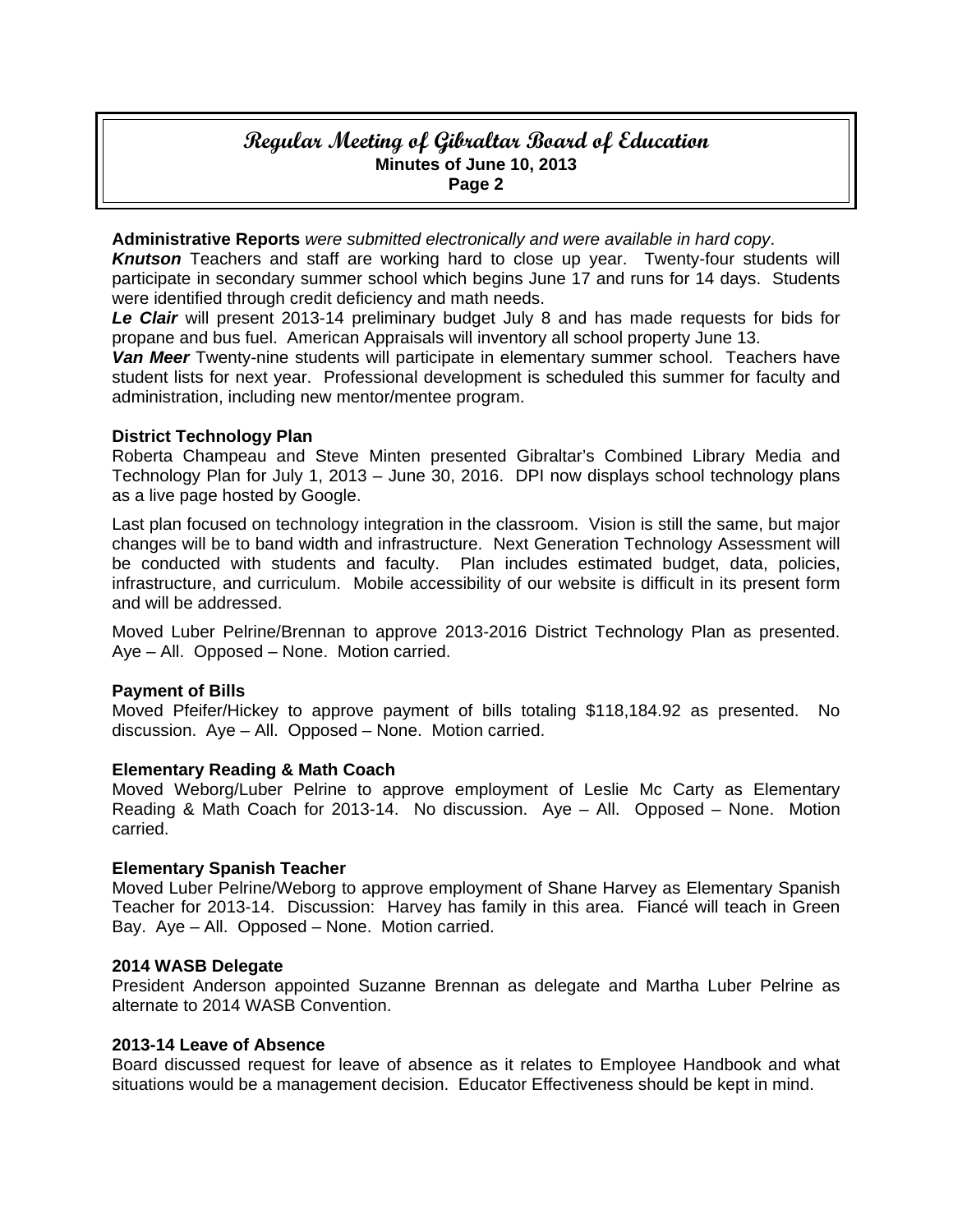# **Regular Meeting of Gibraltar Board of Education Minutes of June 10, 2013 Page 3**

Family vacation can be very beneficial, if we have an adequate replacement. Employee Handbook has no limit on number of days that can be requested, other than management right to deny. Intent was to blend current leave policy with Employee Handbook. Handbook Committee of the Board will further review.

Moved Hickey/Luber Pelrine to table item XI. No discussion. Aye – All. Opposed – None. Motion carried.

# **2013-14 Extracurricular Salaries**

Moved Weborg/Brennan to approve 2013-14 extracurricular salaries and bonuses with 2.07% increase. Discussion: Salaries had been frozen at 2008-09 rate until now. Extracurricular Committee has not discussed reviewing head coaching salaries, but will resume discussion. Aye – All. Opposed – None. Motion carried.

#### **2012-13 School Budget**

Le Clair presented preliminary summary of 2012-13 school budget. Income and expenses were fluctuating at different levels; next report will encumber all expenses. Transportation aid and state library aid were a little under what was expected. We could see new revenue in transportation aid. \$30,000 was spent on bus repairs.

#### **First Reading Policy 6.01**

Board heard first reading of board policy 6.01 – Employee Handbook originally approved 06/28/12. This Employee Handbook has been in effect for one year for all non-represented employees.

Board reviewed recommended changes and revisions from committee.

- Regular employee was further defined, not to include substitute employees.
- Typical work day will be defined by an employee's supervisor and/or administration.
- Language on page 13 related to any increase of the previous year's base salary was revised.
- Article VII, F regarding long-term care was revised.
- Article X, A regarding Paid Time Off was revised. Board's intention is to max out bankable days of sick leave/PTO at 50 days. Prior to Employee Handbook, employees could carry over maximum of 100 sick days from one year to the next. Prior to this revision, an employee with more than 50 days of accumulated sick leave would be credit with vested leave, but would not be provided with additional leave until accumulated leave reached 50. Board will research.

Meeting with support staff generated some changes which will be presented at next meeting. All employees will receive a hard copy of revised Employee Handbook, which will include a signature page acknowledging receipt. Second reading is July 8.

#### **Accept Donations**

Donation of \$10,000 from Raibrook Foundation for piano keyboard lab will be presented July 8 for acceptance.